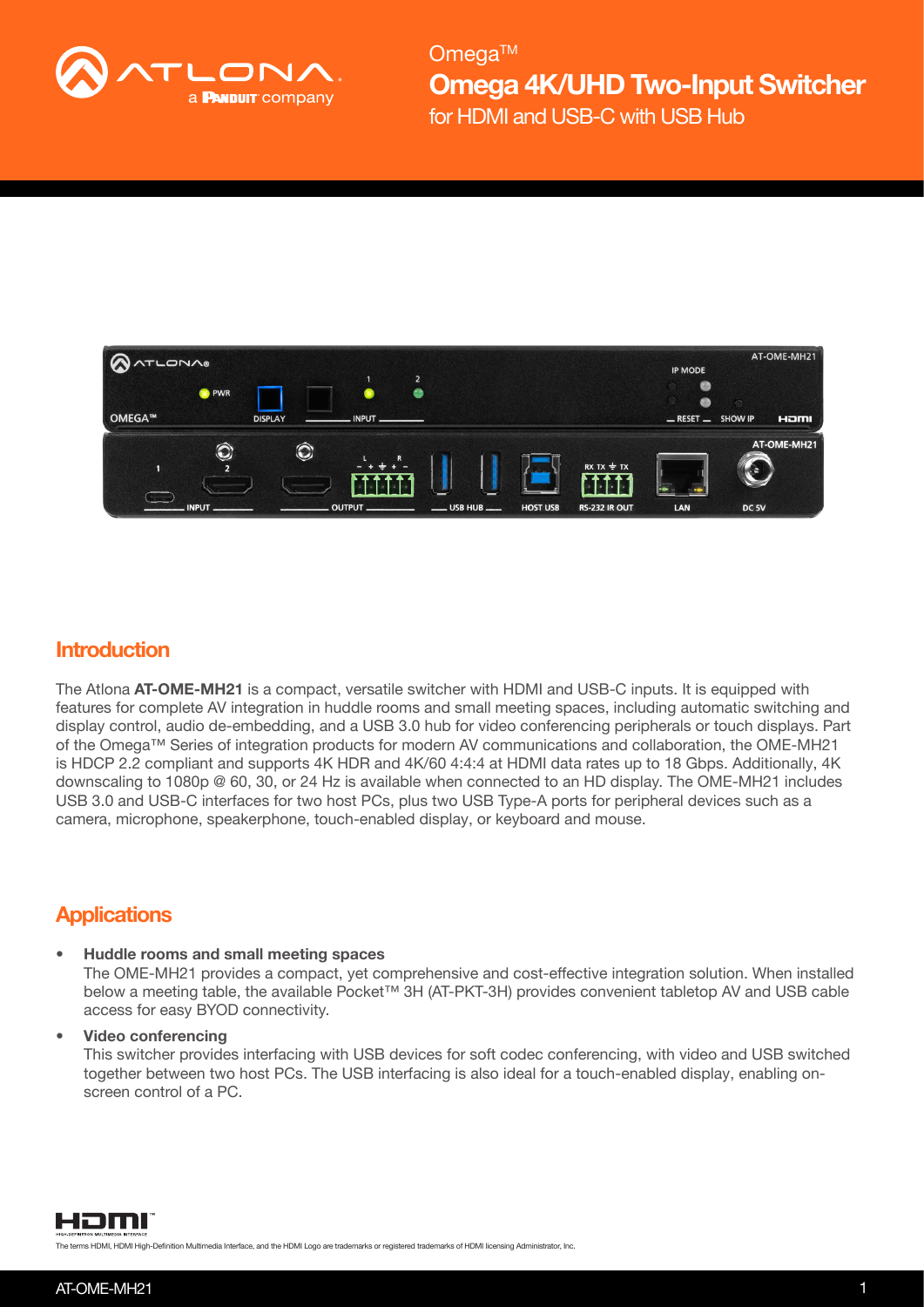

## Key Features

#### Two-input AV switcher

- HDMI and USB-C inputs.
- No need to provide an adapter for USB-C to HDMI.

#### USB-C input for AV and data $(1)$

- Provides immediate compatibility with laptops and tablets with USB-C ports supporting AV output.
- Allows clutter-free, single cable connectivity to a PC for video conferencing and collaboration.

#### Integrated USB 3.0 hub

- USB type B interface for connection to a host PC, plus two USB type A ports for a peripheral device such as a microphone, speakerphone, camera, or touch display. USB-C input is also available for data connection to a host PC.
- Provides an ideal USB integration solution for software video conferencing, and other applications.

#### Selectable 4K to 1080p downscaling

- Integrated video processing available for down-converting 4K/UHD @ 60, 30, or 24 Hz to 1080p.
- Ideal for applications with 1080p displays.

#### Automatic display control

- Automatically changes display power state based on active or standby mode of the switcher. Control signals to display are transmitted via IP, RS-232, IR, or CEC.
- Embedded, comprehensive selection of display drivers from the Velocity™ System driver database.
- Enables effortless, automated system operation without the need for an external control system.

#### Automatic input selection using hot plug detect and video detection technology

- Selects active input when sources are connected or if there is a change in source power status.
- Enables simplified, automatic system operation without user intervention.

#### Audio de-embedding

- De-embeds two channel PCM audio and delivers to a balanced, analog audio output.
- Provides direct interfacing into an external audio system.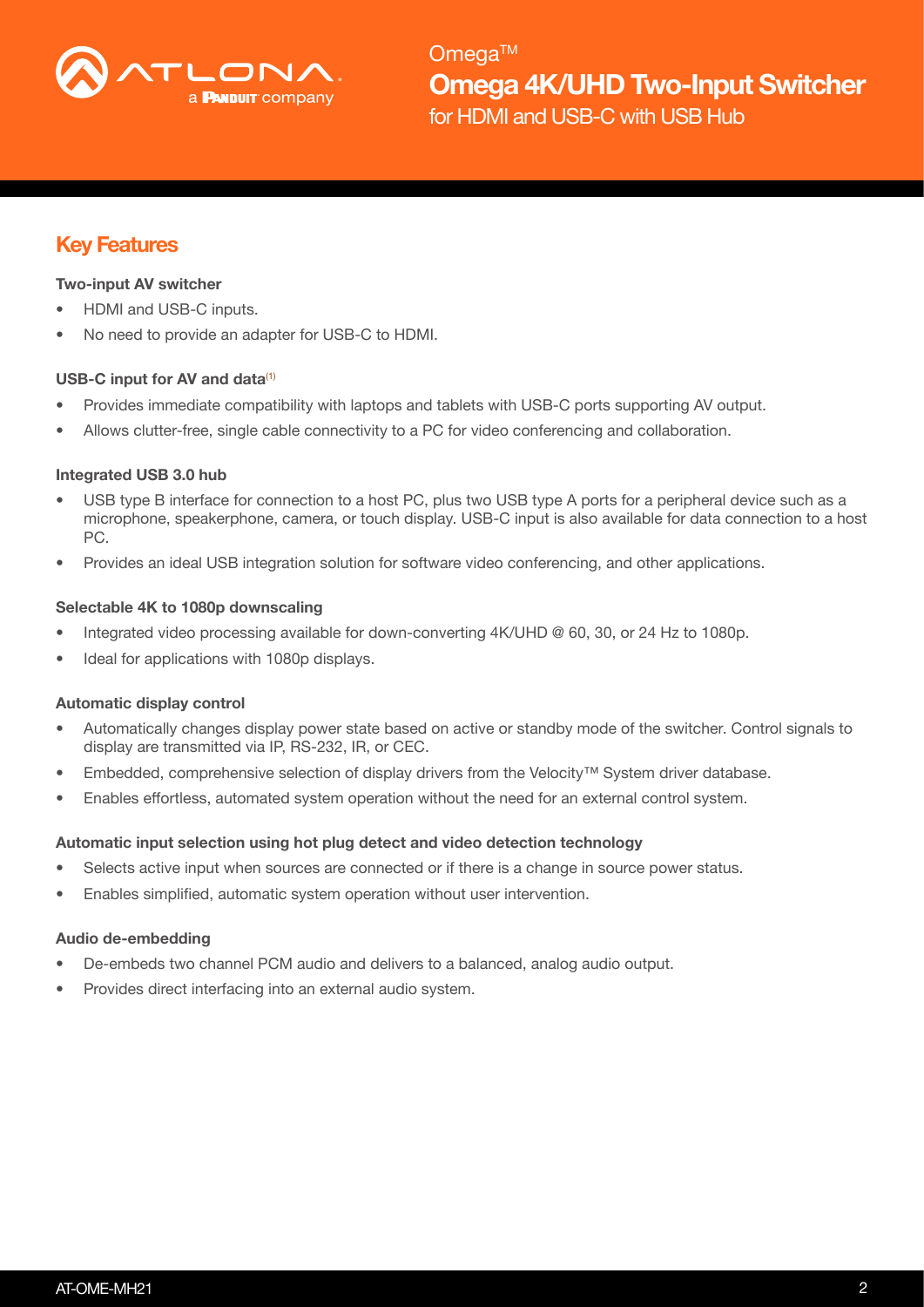

## **Specifications**

| Video                                   |                                                                                                                                                                          |                                                                   |                                                                                |                                                                        |
|-----------------------------------------|--------------------------------------------------------------------------------------------------------------------------------------------------------------------------|-------------------------------------------------------------------|--------------------------------------------------------------------------------|------------------------------------------------------------------------|
| Signal                                  | <b>HDMI</b>                                                                                                                                                              |                                                                   |                                                                                |                                                                        |
| <b>Copy Protection</b>                  | <b>HDCP 2.2</b>                                                                                                                                                          |                                                                   |                                                                                |                                                                        |
| <b>Pixel Clock</b>                      | 600 MHz                                                                                                                                                                  |                                                                   |                                                                                |                                                                        |
| UHD/HD/SD                               | 4096×2160@60/50/30/25/24 Hz<br>3840×2160@60/50/30/25/24 Hz<br>1920x1080p@60/59.9/50/30/<br>29.97/25/24/23.98 Hz<br>1920x1080i@30/29.97/25 Hz<br>1280x720p@60/59.94/50 Hz |                                                                   | 720x576p@50 Hz<br>720x576i@50 Hz<br>640x480p@60/59.96 Hz<br>640x480i@30 Hz     |                                                                        |
| <b>VESA</b><br>All resolutions are 60Hz | 2560×1600<br>2048×1536<br>1920×1200<br>1680×1050<br>1600×1200<br>1440×900<br>1400×1050<br>1280×1024                                                                      |                                                                   | 1280×800<br>1366×768<br>1360×768<br>1152×864<br>1024×768<br>800×600<br>640×480 |                                                                        |
| Scaler <sup>(2)</sup>                   | IN                                                                                                                                                                       |                                                                   | <b>OUT</b>                                                                     |                                                                        |
|                                         | 4K@24 Hz<br>4K@30 Hz<br>4K@60 Hz, 4:2:0                                                                                                                                  |                                                                   | 1080p@24 Hz<br>1080p@30 Hz                                                     | 1080p@60 Hz (YUV/RGB, 4:4:4)                                           |
| USB-C                                   | Up to 4K/UHD @ 60 Hz                                                                                                                                                     |                                                                   |                                                                                |                                                                        |
| <b>Color Space</b>                      | <b>YUV, RGB</b>                                                                                                                                                          |                                                                   |                                                                                |                                                                        |
| Chroma Subsampling                      | 4:4:4, 4:2:2, 4:2:0                                                                                                                                                      |                                                                   |                                                                                |                                                                        |
| <b>Color Depth</b>                      | 8-bit, 10-bit, 12-bit                                                                                                                                                    |                                                                   |                                                                                |                                                                        |
| <b>HDR</b>                              | HDR10, Hybrid-Log Gamma (HLG), and Dolby® Vision™ @ 60 Hz                                                                                                                |                                                                   |                                                                                |                                                                        |
| Audio                                   |                                                                                                                                                                          |                                                                   |                                                                                |                                                                        |
| <b>HDMI</b><br>Pass-Through Formats     | <b>PCM 2.0</b><br><b>LPCM 5.1</b><br><b>LPCM 7.1</b>                                                                                                                     | Dolby <sup>®</sup> Digital<br>Dolby Digital Plus™<br>Dolby TrueHD |                                                                                | DTS <sup>®</sup> Digital Surround™<br>DTS-HD Master Audio <sup>™</sup> |
| <b>Bit Rate</b>                         | 24 Mbits/s max                                                                                                                                                           |                                                                   |                                                                                |                                                                        |
| <b>Analog Audio</b>                     |                                                                                                                                                                          |                                                                   |                                                                                |                                                                        |
| Format                                  | 2-channel stereo                                                                                                                                                         |                                                                   |                                                                                |                                                                        |
| <b>Balanced Output</b>                  | +4 dBu, nominal gain; +20 dBu headroom                                                                                                                                   |                                                                   |                                                                                |                                                                        |
| <b>Frequency Response</b>               | 20 Hz to 20 kHz, ±0.5 dB                                                                                                                                                 |                                                                   |                                                                                |                                                                        |
| Impedance                               | 150 $\Omega$                                                                                                                                                             |                                                                   |                                                                                |                                                                        |
| Stereo channel separation               | $> 90$ dB                                                                                                                                                                |                                                                   |                                                                                |                                                                        |
| $THD + N$                               | $< 0.004\%$ @ 20 Hz to 20 kHz                                                                                                                                            |                                                                   |                                                                                |                                                                        |
| <b>SNR</b>                              | > 94 dB @ 1 kHz, zero clipping @ 0 dBFS, unweighted                                                                                                                      |                                                                   |                                                                                |                                                                        |
|                                         |                                                                                                                                                                          |                                                                   |                                                                                |                                                                        |
| <b>USB</b>                              |                                                                                                                                                                          |                                                                   |                                                                                |                                                                        |
| Compliance                              | 3.0                                                                                                                                                                      |                                                                   |                                                                                |                                                                        |
| <b>Maximum Data Rate</b>                | $5 \text{ Gbps}^{(3)}$                                                                                                                                                   |                                                                   |                                                                                |                                                                        |
| USB-C                                   | Supports audio, video, device and host data                                                                                                                              |                                                                   |                                                                                |                                                                        |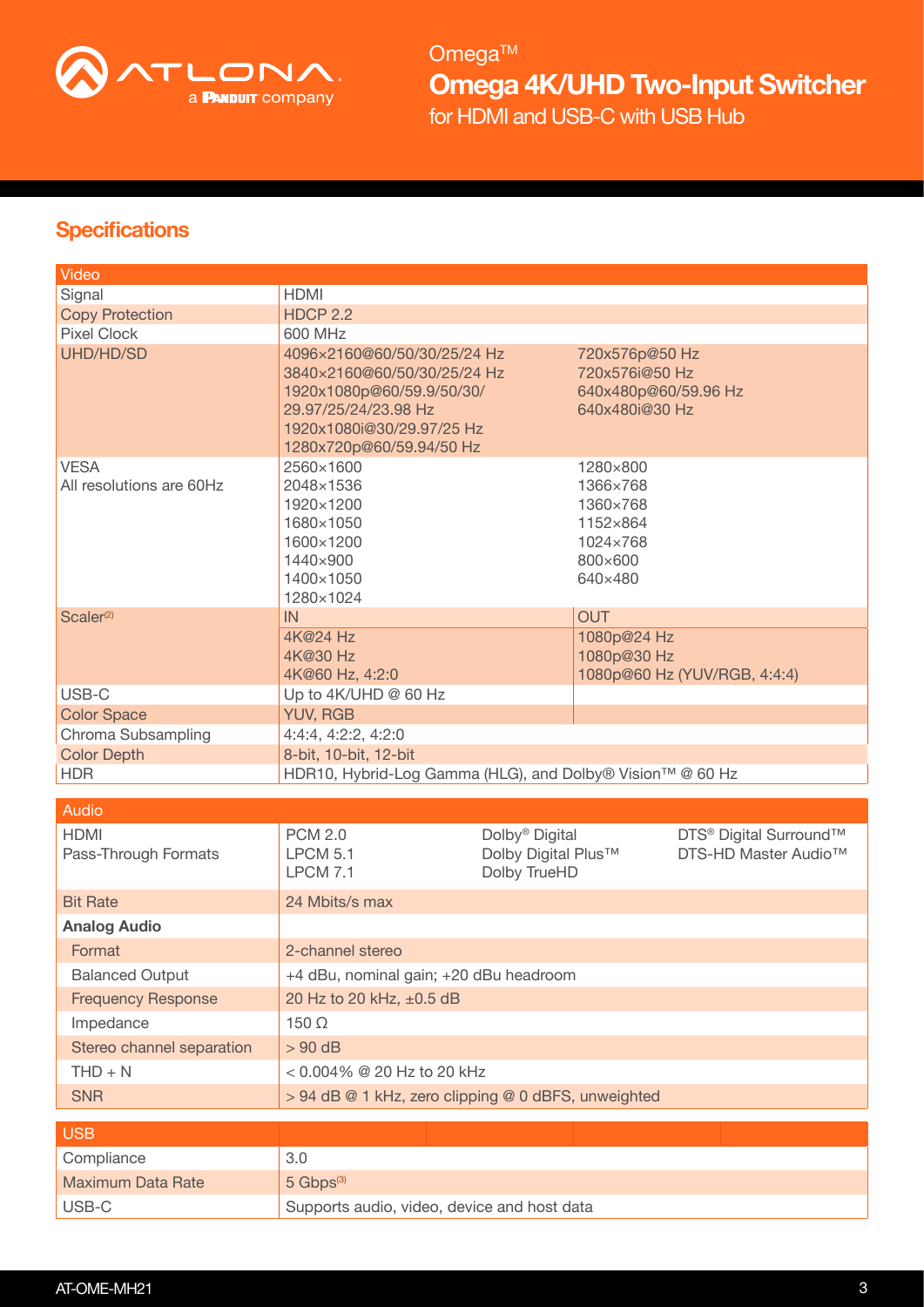

| <b>Ethernet</b>                          |                                                                                  |                                                               |                       |              |
|------------------------------------------|----------------------------------------------------------------------------------|---------------------------------------------------------------|-----------------------|--------------|
| Port                                     | 1 x RJ45                                                                         |                                                               |                       |              |
| <b>Standards and Protocols</b>           | HTTPS, Telnet, mDNS                                                              |                                                               |                       |              |
| Speeds                                   | 10/100/1000 Mbps                                                                 |                                                               |                       |              |
| Addressing                               | DHCP, Static - selectable through rear panel, IP & RS-232 commands, and built-in |                                                               |                       |              |
|                                          | web server                                                                       |                                                               |                       |              |
| <b>RS-232</b>                            |                                                                                  |                                                               |                       |              |
| Port                                     | 1 x 4-pin captive screw; TX, RX, GND                                             |                                                               |                       |              |
| <b>Use</b>                               | Device control and configuration                                                 |                                                               |                       |              |
| <b>Baud Rates</b>                        | 2400, 4800, 9600, 19200, 38400, 57600, 115200                                    |                                                               |                       |              |
| Data flow                                | <b>Bidirectional</b>                                                             |                                                               |                       |              |
|                                          |                                                                                  |                                                               |                       |              |
| $\ensuremath{\mathsf{IR}}\xspace$        |                                                                                  |                                                               |                       |              |
| Port                                     | 1 x 4-pin captive screw; TX, GND                                                 |                                                               |                       |              |
| Use                                      | Pass-through control                                                             |                                                               |                       |              |
| <b>Frequency Range</b>                   | 30 kHz to 60 kHz                                                                 |                                                               |                       |              |
|                                          |                                                                                  |                                                               |                       |              |
| <b>CEC</b>                               |                                                                                  |                                                               |                       |              |
| Port                                     | HDMI, Type A, 19-pin female                                                      |                                                               |                       |              |
| Triggering                               | Through IP, RS-232, and built-in web server                                      |                                                               |                       |              |
|                                          |                                                                                  |                                                               |                       |              |
| <b>Resolution / Distance</b>             | 4K/UHD - Feet / Meters                                                           |                                                               | 1080p - Feet / Meters |              |
| <b>HDMI IN/OUT</b>                       | 15                                                                               | 5                                                             | 30                    | 10           |
| USB-C                                    | 10                                                                               | 3                                                             | 10                    | $\mathbf{3}$ |
|                                          |                                                                                  |                                                               |                       |              |
| <b>Buttons and Indicators</b>            |                                                                                  |                                                               |                       |              |
| <b>Buttons:</b><br><b>DISPLAY, INPUT</b> | 2 - momentary, tact-type                                                         |                                                               |                       |              |
| IP MODE, RESET                           | 2 - momentary, tact-type                                                         |                                                               |                       |              |
| <b>Indicators:</b>                       |                                                                                  |                                                               |                       |              |
| PWR, INPUT                               | 3 - LED, green                                                                   |                                                               |                       |              |
| IP MODE, RESET                           | 2 - LED, green                                                                   |                                                               |                       |              |
| <b>Connectors</b>                        |                                                                                  |                                                               |                       |              |
| <b>HDMI IN</b>                           | 1 - Type A, 19-pin female                                                        |                                                               |                       |              |
| <b>USB-CIN</b>                           |                                                                                  | 1 – USB Type-C v3.1, 24-pin female, AV input (Alternate Mode) |                       |              |
| HDMI OUT                                 | 1 - Type A, 19-pin female                                                        |                                                               |                       |              |
| <b>USB HUB</b>                           | 2 - Type A, 4-pin female                                                         |                                                               |                       |              |
| <b>USB HOST</b>                          | 1 - Type B, female                                                               |                                                               |                       |              |
| <b>AUDIO OUT</b>                         |                                                                                  | 1 - 5-pin captive screw, balanced / unbalanced 2-channel      |                       |              |
| <b>RS-232 / IR OUT</b>                   | $1 - 4$ -pin captive screw (bidirectional)                                       |                                                               |                       |              |
| <b>LAN</b>                               | 1 - RJ45, 100Base-T                                                              |                                                               |                       |              |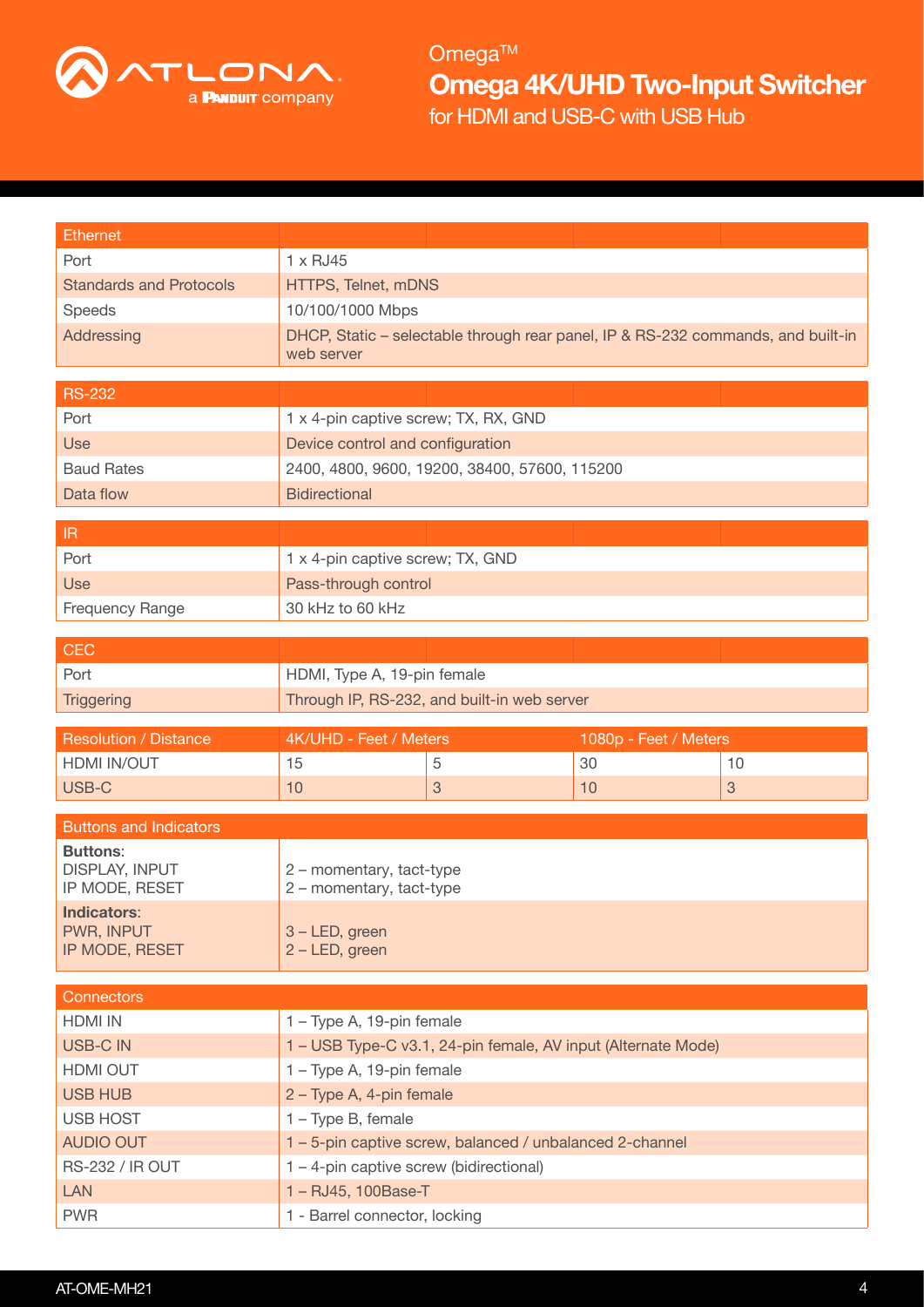

| Environmental                     | Fahrenheit                     | <b>Celsius</b>     |
|-----------------------------------|--------------------------------|--------------------|
| <b>Operating Temperature</b>      | $+32$ to $+122$                | $0 to +50$         |
| <b>Storage Temperature</b>        | $-4$ to $+140$                 | $-20$ to $+60$     |
| <b>Operating Humidity (RH)</b>    | 20% to 90%, non-condensing     |                    |
| <b>Maximum Operating Altitude</b> | 2000 meters                    |                    |
|                                   |                                |                    |
| Power                             |                                |                    |
| Consumption                       | Max: 14.5 W                    |                    |
| <b>External Power Supply</b>      | 100 - 240 V AC, 50/60 Hz       |                    |
|                                   | Output: 5 V / 4 A DC           |                    |
|                                   |                                |                    |
|                                   |                                |                    |
| Dimensions (H x W x D)            | Inches                         | <b>Millimeters</b> |
| Unit                              | $1.02 \times 8.62 \times 5.98$ | 26 x 219 x 152     |
| Power Supply (AT-PS-54-L)         | $1.22 \times 1.97 \times 3.17$ | 31 x 50 x 80.6     |
|                                   |                                |                    |
| Weight                            | Pounds                         | Kilograms          |
| Device                            | 2.15                           | 0.975              |
|                                   |                                |                    |
| Certification                     |                                |                    |
| Device                            | CE, FCC, CB                    |                    |

## **Accessories**

| <b>SKU</b>     | <b>Description</b>                       |
|----------------|------------------------------------------|
| AT-LC-H2H-1M   | LinkConnect HDMI to HDMI 1 Meter Cable   |
| AT-LC-H2H-2M   | LinkConnect HDMI to HDMI 2 Meter Cable   |
| AT-LC-H2H-3M   | LinkConnect HDMI to HDMI 3 Meter Cable   |
| AT-LC-UC2UC-2M | LinkConnect USB-C to USB-C 2 Meter Cable |

## **Footnotes**

(1) USB-C port does not support USB device powering.

(2) Scaler does not support frame rate conversion.

(3) When USB SuperSpeed (SS) mode is enabled, video output is supported up to 4K @ 30 Hz and the USB data rate is 5 Gbps. If disabled, video output is supported up to 4K @ 60 Hz and data rate is limited to 480 Mbps.